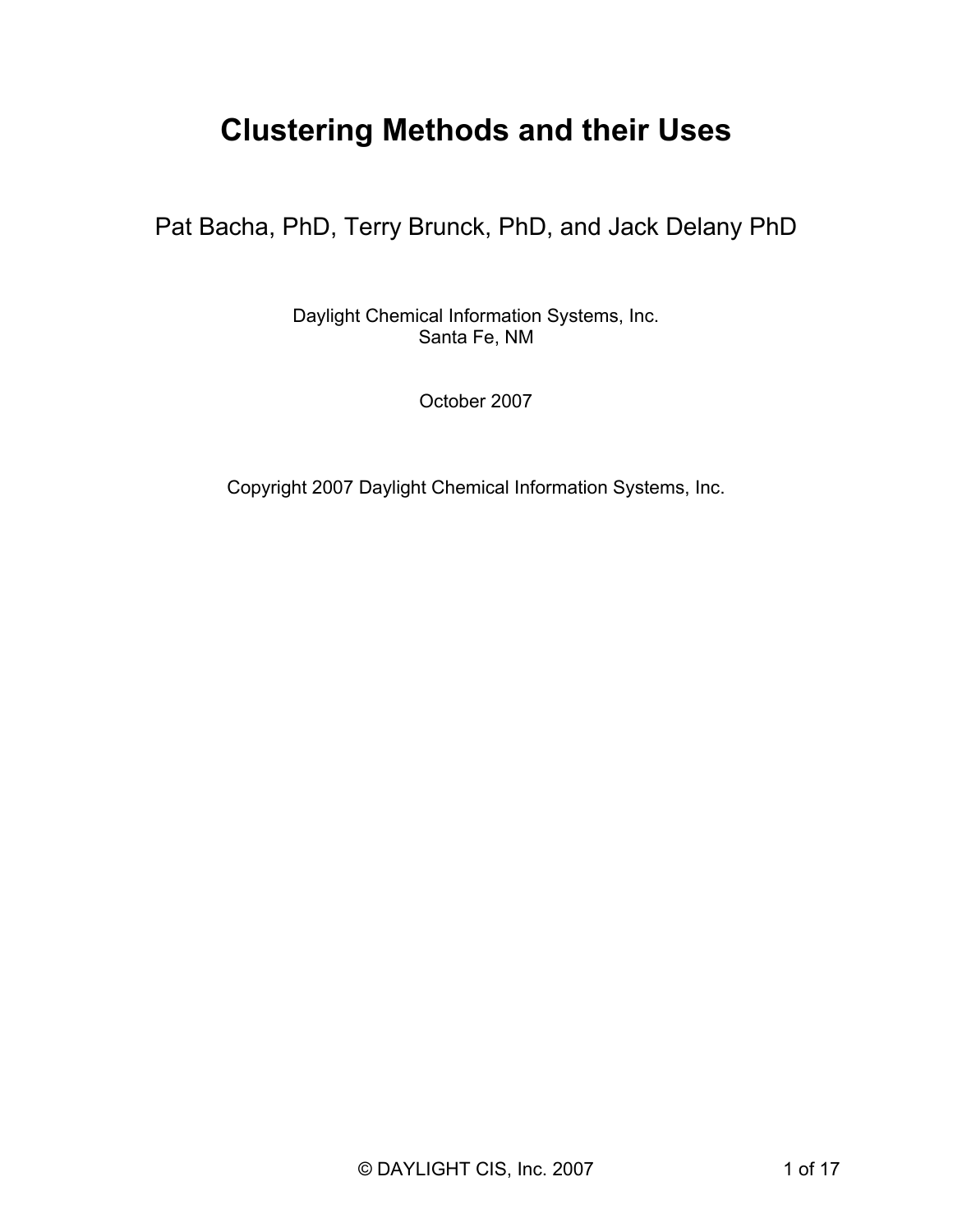# **Table of Contents**

| Introduction                | 3  |
|-----------------------------|----|
| Daylight Clustering Methods | 5  |
| Daylight Fingerprints       | 5  |
| <b>Example Use Cases</b>    |    |
| Jarvis-Patrick              | 7  |
| <b>Sphere Exclusion</b>     | 8  |
| Scaffold-directed           | 9  |
| SAR/Mechanism               | 9  |
| <b>Preferred Scaffolds</b>  | 12 |
| <b>Patent Analysis</b>      | 14 |
| <b>Two-stage Clustering</b> | 15 |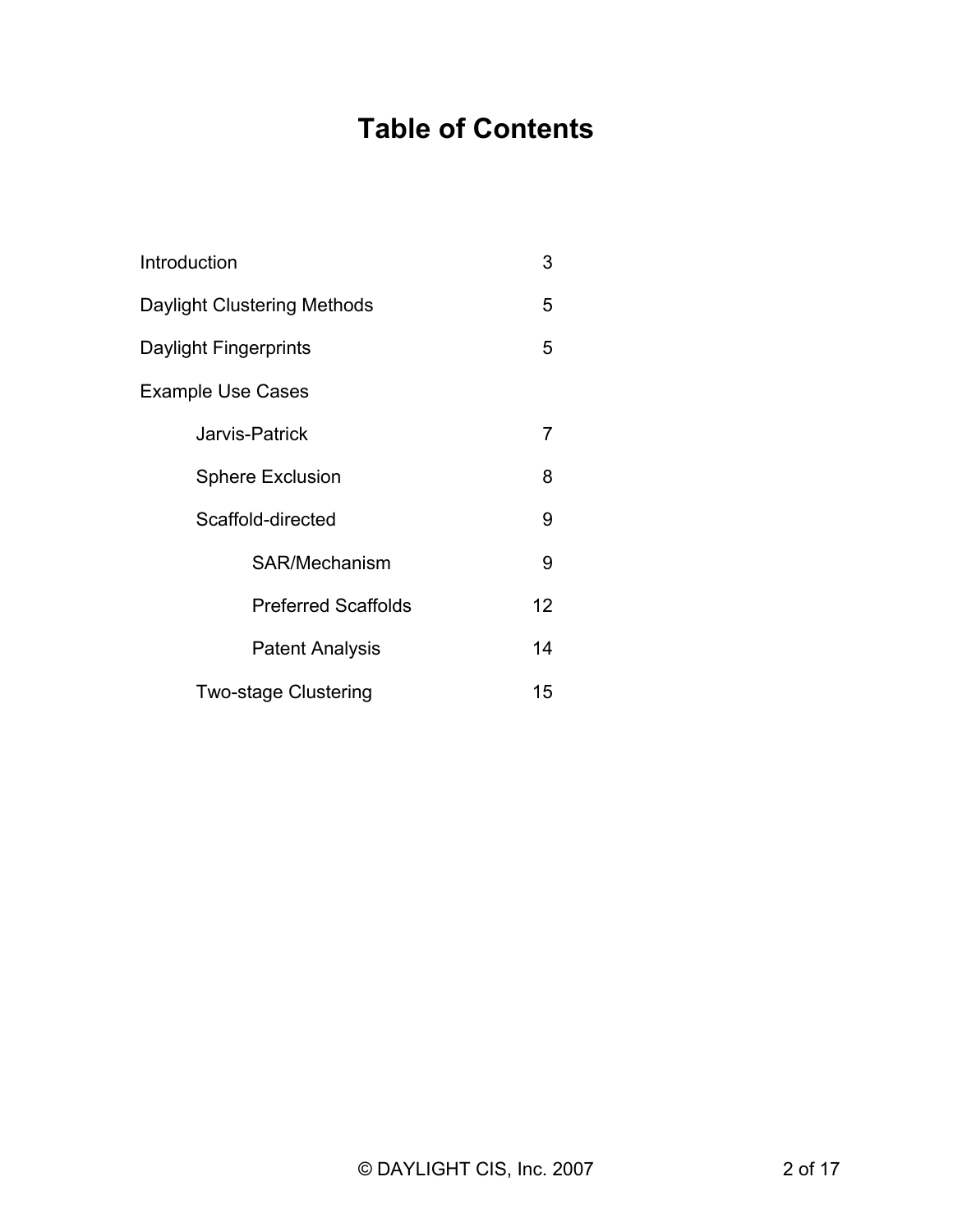# **Introduction**

With the increase in the amount of chemical information available, methods that can organize chemical structures and their associated data are essential. A wide variety of clustering methods have been applied in the past with varied results. No one method appears appropriate for all uses so it is important to have a suite of methods that cover the use cases for structural clustering.

There are two important decisions to be made for each potential use of structural clustering: what are the appropriate structural descriptors for the intended use and what is the appropriate method.

Many types of descriptors have been used, including binary fingerprints, structural keys, and derived keys. While fingerprints will be described more fully below, a salient feature of fingerprints is that they cover all structural types by definition. In contrast, structural keys are a predefined set of substructures and descriptors that represent the presence or absence of the substructures in a particular structure. The disadvantage of predefined substructures is that they may not cover all structures equally or at all. Derived keys are keys that are generated from a particular set of structures. They are therefore guaranteed to optimally cover the data set in question. Their disadvantage is that each data set will have a different set of derived keys and direct comparison of key-based properties is impossible, whereas fingerprints and structural keys are portable. For the studies reported below, binary fingerprints and derived keys were selected.

Currently popular clustering methods include Wards,<sup>1</sup> Wards-Kelly,<sup>2</sup> Jarvis-Patrick,<sup>3</sup> k-means,<sup>4</sup> k-modes,<sup>5</sup> and sphere exclusion.<sup>6</sup> More recently, a method based on derived keys has been reported.<sup>7</sup>

Wards clustering is a hierarchical agglomerative method. For N structures, there will be N(N-1)/2 nodes in the hierarchy. The main problem is determining the level in the hierarchy where the clusters are optimally defined. The Wards-Kelly method provides such stopping criteria in terms of similarity so that a set of clusters can be identified. Both methods tend to form "globular" clusters.



Cartoon of Cluster Types: Top left is a dense globular cluster represented in a reduceddimensionality chemical space. Top right is a more diffuse globular cluster. Bottom is a dense, "stringy" cluster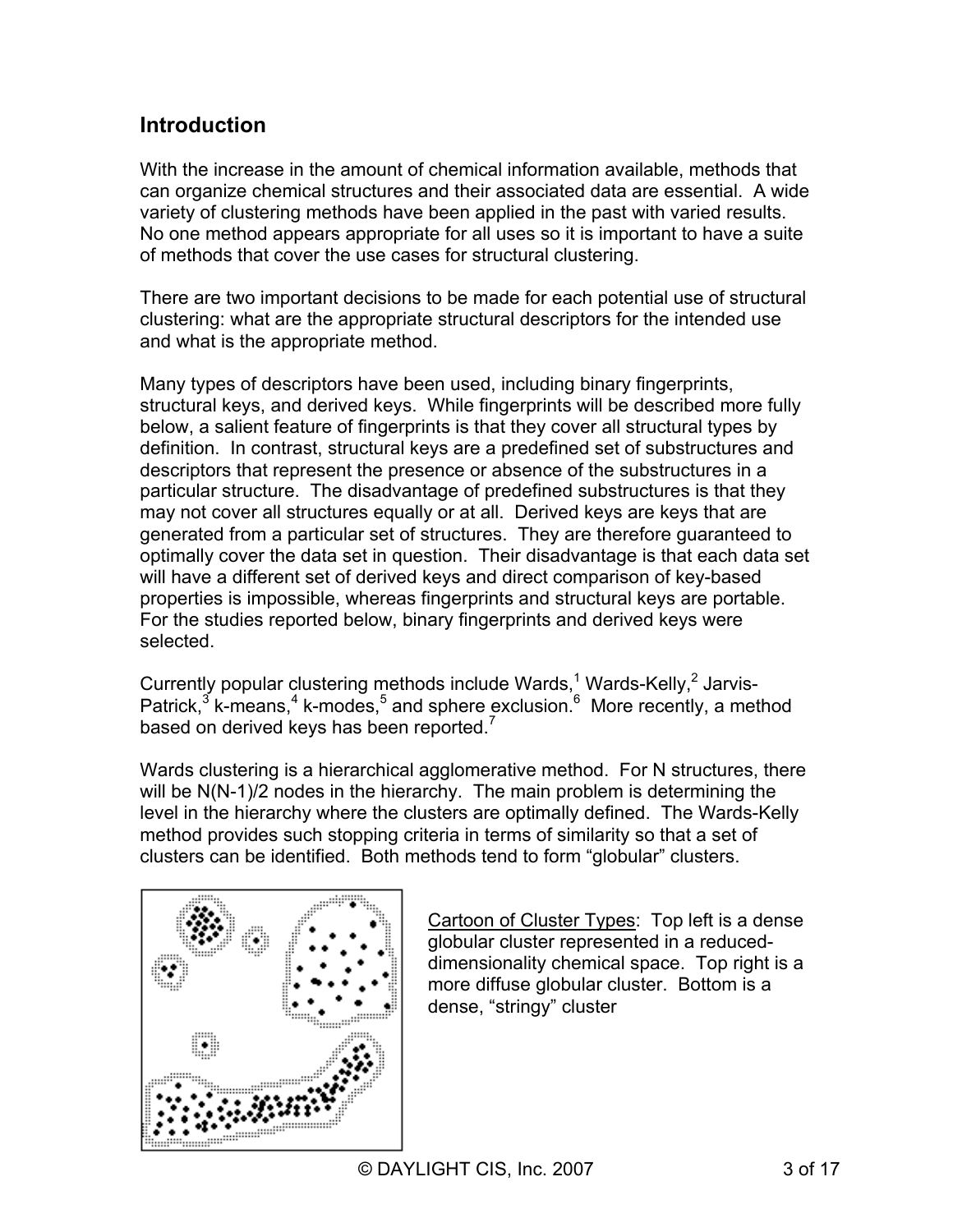The Jarvis-Patrick method was found to be a good method for structural clustering because it can identify frequently occurring "stringy" clusters. It is not hierarchical and directly provides a set of clusters based on a similarity metric and a user specification of the proportion of nearest neighbors that must be in common between two structures in a cluster.

K-modes clustering, a derivative of k-means, is a rapid, non-hierarchical method wherein the number of clusters is specified and the clusters are seeded with an initial structure. Additional structures are added to clusters based on similarity and then structures may be relocated to other clusters iteratively, again based on similarity. The final clusters depend on the ordering of structures as they are placed in clusters. Clusters will tend to be globular and it must be known *a priori* how many clusters there are (or how many are desired).

Sphere exclusion clustering begins by selecting an initial structure, including in the first cluster all structures that meet a defined similarity threshold, and repeating this process until all structures are in clusters. The structure selection process can be random or directed by some preprocessing of the structures. As with Jarvis-Patrick clustering, clusters are defined by similarity and their number is not predetermined.

Scaffold-directed clustering is one of a relatively few methods that defines clusters in terms of common substructures (scaffolds), not similarity. It is an agglomerative method in which the stopping criterion is minimum coverage of the common substructure over the members of a cluster. Initially, each structure is placed in its own cluster. Clusters are merged if the resulting common substructure meets the minimum coverage requirement. Clustering stops when there are no two clusters suitable for merging. At each merge iteration, the two clusters that result in the largest scaffold coverage are selected for merging. As currently implemented by Daylight, the method is not deterministic in the event of ties in coverage. Scaffold-directed clustering uses derived keys as they are the type of key most easily convert to scaffolds.

References (Introduction):

- 1) Ward, J. H. Hierarchical Grouping to Optimize an Objective Function. *J. Am. Statist. Assoc*. **1963**, *58*, 236-244.
- 2) Kelley L.A., Gardner S.P., Sutcliffe M.J. An Automated Approach for Clustering an Ensemble of NMR-Derived Protein Structures into Conformationally-Related Subfamilies. *Protein Eng*. **1996**, *9*, 1063-1065.
- 3) Jarvis R. A., Patrick E. A. Clustering Using a Similarity Measure Based on Shared Near Neighbors. *IEEE Transact. Comput.* **1973** *C22*, 1025-1034.
- 4) Huang Z. Extensions to the K-Means Algorithm for Clustering Large Data Sets with Categorical Values, *Data Min. Knowl. Discov.* **1998**, *2*, 283-304.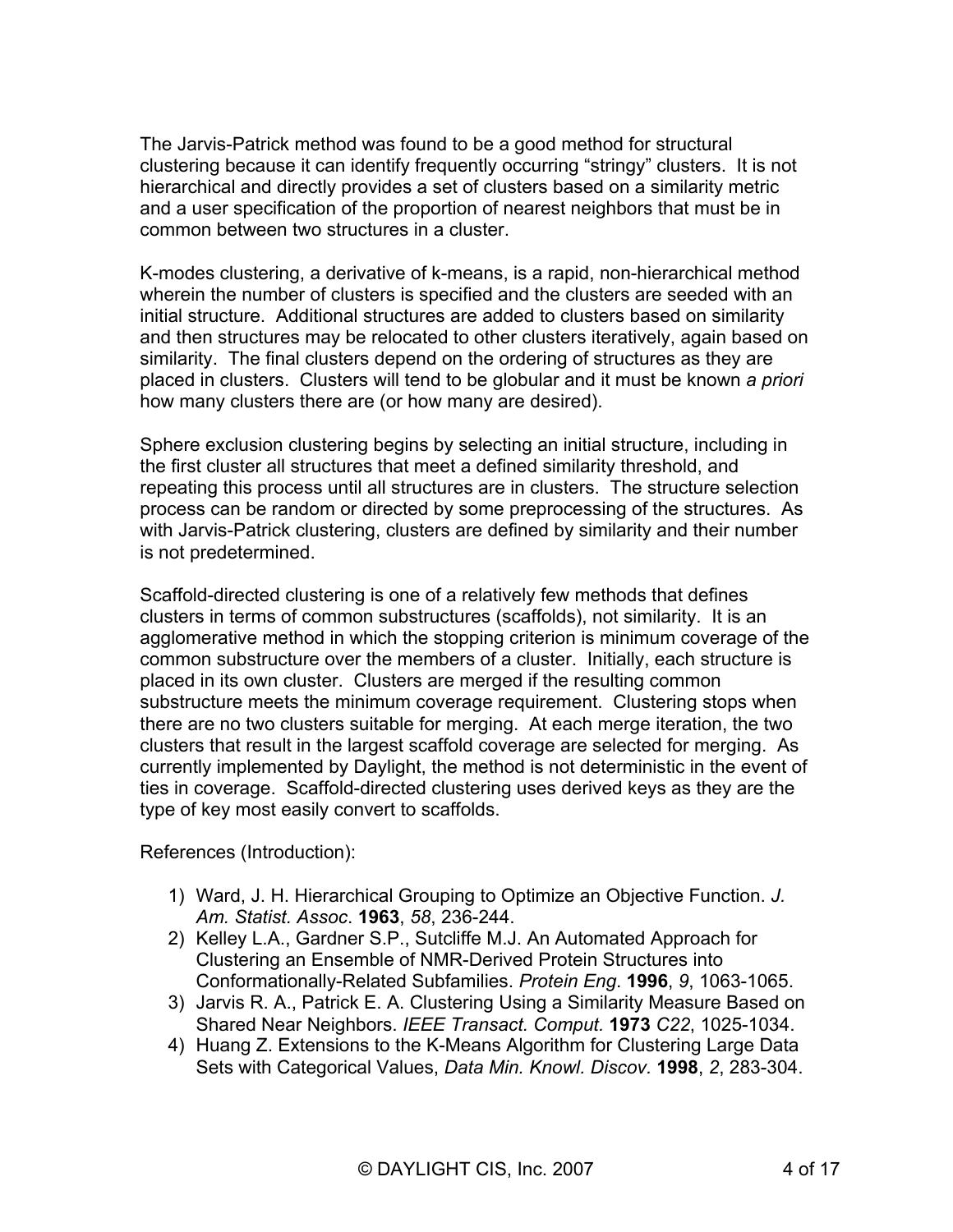- 5) Chaturvedi A., Green P. E., Carroll J. D. K-modes Clustering. *J. Class.* **2001**, *18*, 35–56.
- 6) Wooton R., Cranfield R., Sheppy G. C., Goodford P. J. Physicochemical Activity Relationships in Practice. 2. Rational Selection of Benzenoid Substituents. *J. Med. Chem.* **1975**, *18*, 607-613.
- 7) Nicolaou C. Identification of Lead Compounds in Pharmaceutical Data Using Data Mining Techniques. In *Advances in Informatics*, *Lecture Notes in Computer Science*. Springer Berlin: Heidelberg, 2003; 2563, pp 141- 156.

# **Daylight Clustering Methods**

The Daylight clustering package consists of four descriptor/method combinations that were selected to cover nearly all use cases.

Fingerprint/Jarvis-Patrick Fingerprint/k-modes Fingerprint/sphere-exclusion Derived-key/scaffold-directed

The package includes all software necessary to generate fingerprint and/or keys, to cluster structures, and to analyze clusters. Because Daylight fingerprints are portable and have several uses, they will be described in the next section. Daylight's derived keys are data set–dependent and are not used outside of scaffold-directed clustering and scaffold determination.

# **Daylight Fingerprints**

The default structural characterization used in the Clustering Package is based on a binary structural fingerprint, derived as follows.

- Generate a number for each path in a structure. Starting with each atom, traverse all paths, branches, and ring closures up to a certain depth (typically 8). For each substructure, derive a hash-like number from unique, relatively prime, order-dependent contributions of each atom and bond type. Critical properties of this number are that it is reproducible (each substructure produces a single number) and its value and graph are not correlated (a linear congenital generator is used to ensure this).
- Map each resulting number into a large range (typically 2K-64K) to produce a redundant (typically 4 or 5 bits per pattern), large-scale, binary representation of the substructural elements. The resultant "fingerprint" contains a large amount of information at a low density.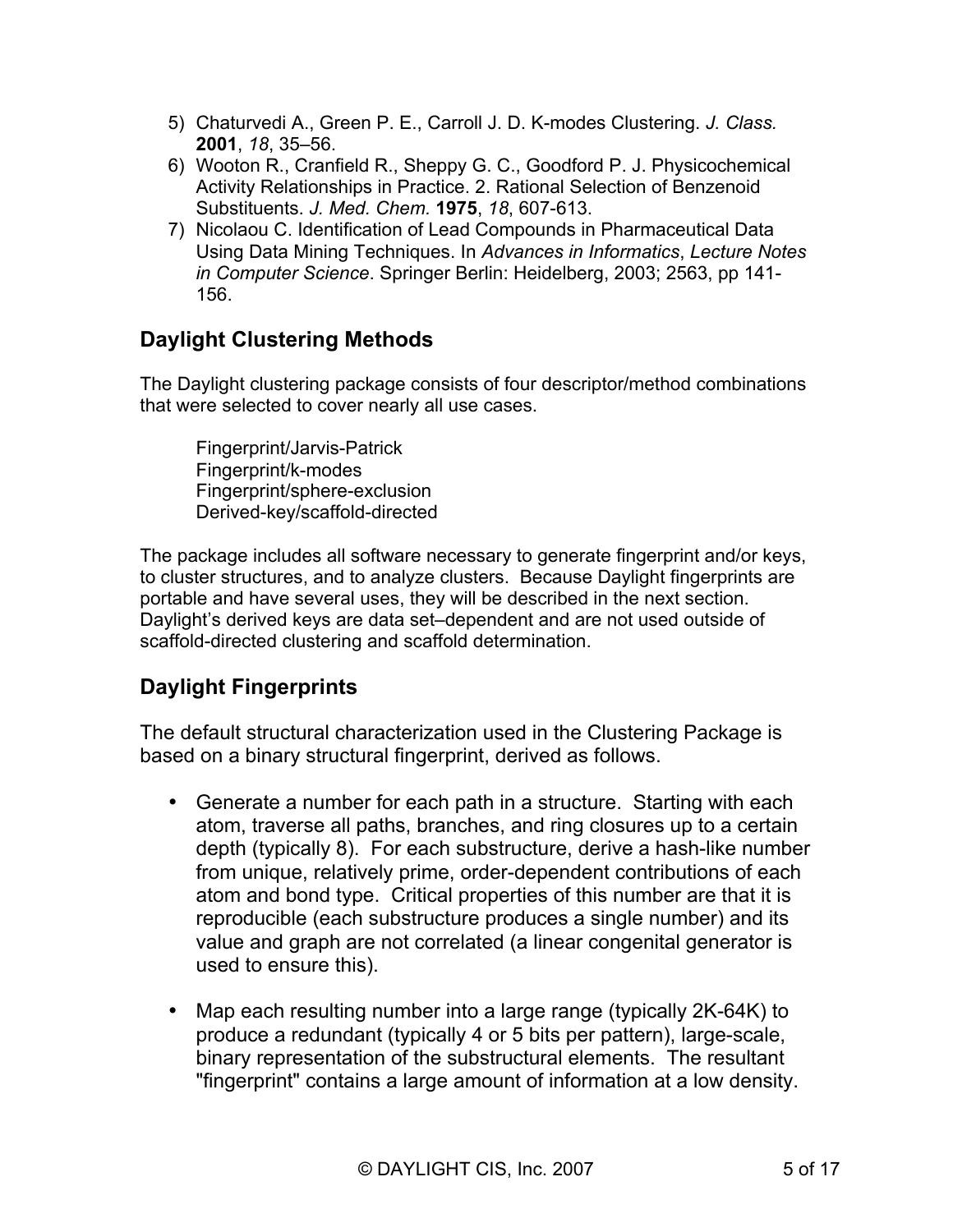Because the number of possible paths is so huge, it is not possible to assign a particular bit to each pattern.

• Iteratively "fold" the fingerprint by OR-ing the two halves of the fingerprint until the bit density reaches a minimum required value or until the fingerprint reaches a minimum allowable length. The resulting fingerprint now has a high information density with a minimal (and controllable) information loss.

Fingerprints thus generated approximate a complete characterization of substructural content. The quality of the approximation is determined by the information content and a user-defined density.

Fingerprints have several advantages over structural keys:

- Since fingerprints have no predefined set of patterns, one fingerprinting system serves all databases and all types of queries. Furthermore, the information content is not biased by the generation method—fingerprints work equally well on reagents, drugs, dyes, and insecticides without any "tweaking."
- More effective use is made of the bitmap. Structural keys are usually very "sparse" (mostly zeros) because a typical molecule has very few of the patterns that the structural key's bits represent. Although a mathematical analysis of fingerprint density is beyond the scope of this introduction, fingerprints can be relatively "dense" (20- 40% ones) without losing specificity. The result is that a fingerprint can be much smaller than a structural key with the same discriminating power.
- The patterns that go into a fingerprint are highly overlapped—except for "lone atoms," each pattern shares portions of itself with at least one other pattern. The result is that the more complex a molecule gets, the more accurately its fingerprint characterizes it.

The main disadvantage of fingerprints is that the bits have lost their connection to specific structural features, making it difficult to impossible to reassemble a structure from its fingerprint.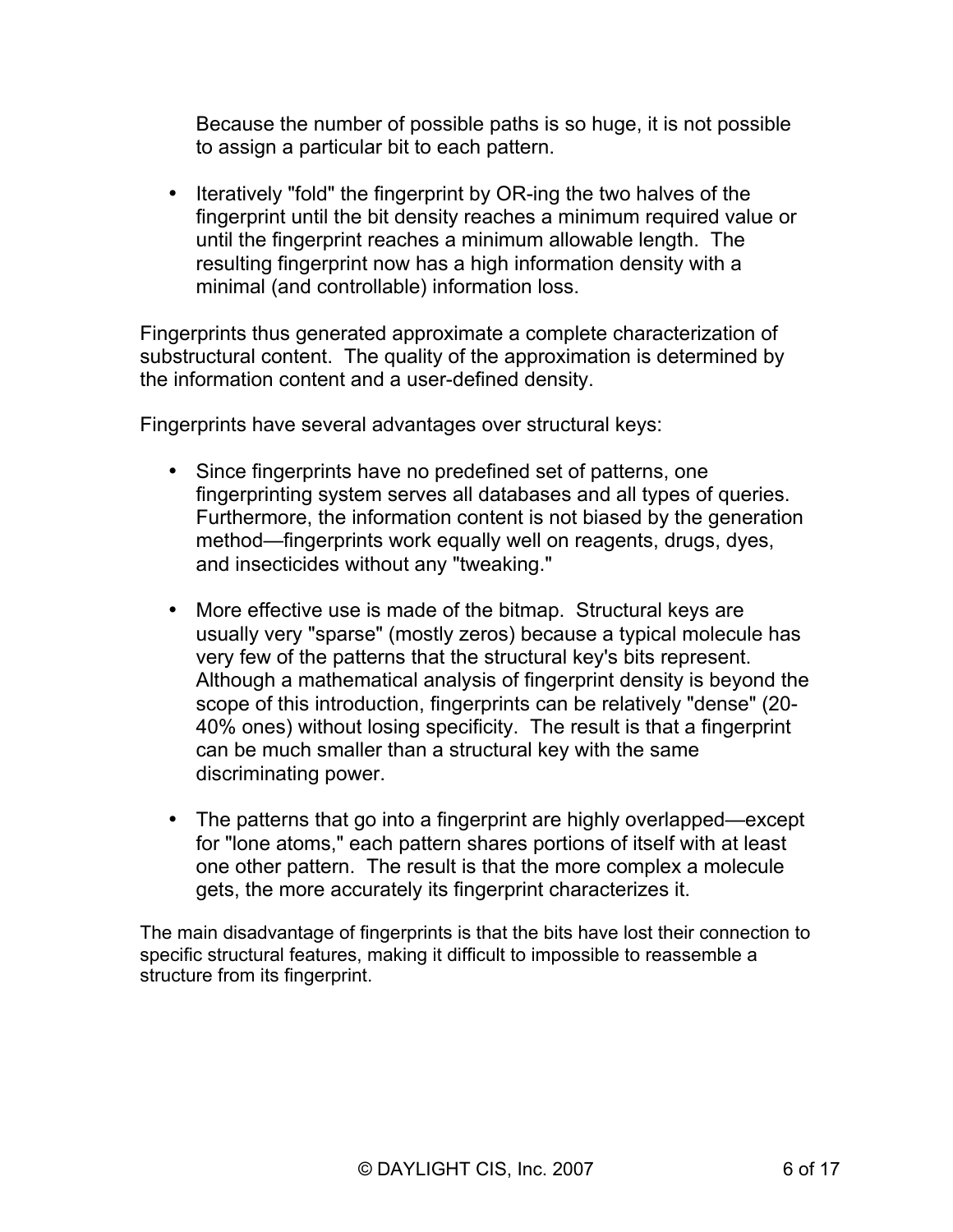# **Example Use Cases**

The following examples show the situations in which the various Daylight clustering methods can be applied to advantage. These examples also provide some information about performance.

### **Jarvis-Patrick (JP) Clustering** (Large Library Analysis)

JP clustering is a fast method to organize large data sets based on fingerprint similarity. There are many reasons to perform such clustering, including database profiling, database comparisons, and database organization. Profiling a database can give an indication of database diversity and can show the distribution of structures across clusters. These profiles can then be used to compare two databases in terms of diversity. A database of compounds for screening can be organized via clustering, which permits the immediate selection of structures similar to hits by selecting compounds from clusters populated with one or more hits.

To demonstrate the use of JP clustering, we have clustered four large data sets as examples. The databases selected range from ~200K to 800K compounds. For each data set we converted input SD or RDfiles to canonical SMILES using Daylight's Convert Package and removed duplicate structures. We generated fingerprints, nearest neighbor lists, and JP clusters using default parameters in each case. The results are shown in the table below.

|                                         | NCI <sup>2</sup> | ACD <sup>3</sup> | MCD <sup>4</sup> | PubChem <sup>5</sup> |
|-----------------------------------------|------------------|------------------|------------------|----------------------|
| Unique compounds                        | 215,017          | 550,222          | 581,805          | 778,159              |
| Timing <sup>1</sup>                     | 1.5h             | 7.9h             | 12.5h            | 19.2 h               |
| <b>Clusters</b><br>Singletons           | 16,467<br>38,855 | 42,996<br>58,961 | 37,777<br>42,623 | 60,954<br>106,363    |
| Average cluster size<br>Largest cluster | 10.5<br>217      | 11.4<br>223      | 14.3<br>558      | 11.0<br>711          |
| <b>Percent Singletons</b>               | 18.1             | 10.7             | 7.3              | 13.7                 |

In terms of performance, JP is an  $O(N^2)$  algorithm with the largest data set requiring ~19 hours. The number of singletons, or un-clustered structures, in these cases is in line with the expectation of 10-20% of total structures. The fact that singletons are not forced into clusters is one of the advantages of JP clustering.

By way of database comparison, MCD appears to be the least diverse, having both the largest average cluster size and the lowest percentage of singletons. Using the same measure, NCI is the most diverse.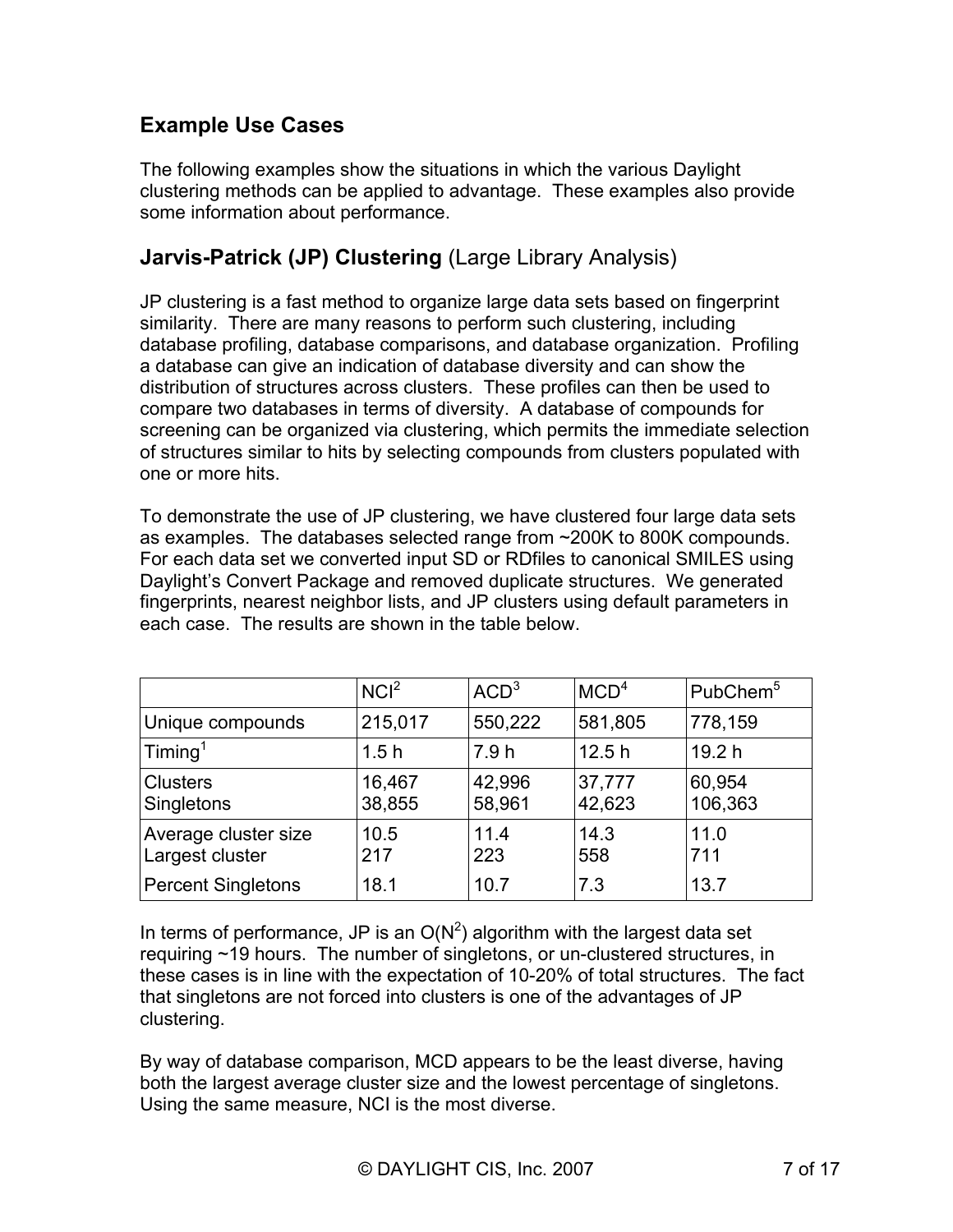References (Jarvis-Patrick Clustering):

1) Timing was done on a machine with 3 Ghz processor and 2 GB RAM under Red Hat ES3

2) NCI -

http://dtp.nci.nih.gov/docs/3d\_database/Structural\_information/structural\_data.ht ml (downloaded August 2003).

3) ACD - http://www.mdl.com/products/experiment/available\_chem\_dir/index.jsp (v2007.2).

4) MCD - www.gvkbio.com (October 2006).

5) PubChem - http://pubchem.ncbi.nlm.nih.gov/ (downloaded August 2005).

### **Sphere Exclusion (**Rapid Diverse Compound Selection)

A common need within lead discovery is to rapidly select a set of dissimilar compounds from a library. Fortunately, clustering can be used to select compounds that are similar by selecting from a single cluster, or it can be used to select compounds from all clusters to get a broad sampling. Sphere exclusion clustering is a very rapid method to organize compounds based on similarity for use in compound selection.

In this example, we consider the situation in which the need is to select about 1000 diverse structures for screening from a vendor library. We use the sphere exclusion clustering method, as it is a rapid method that forms clusters iteratively by selecting a compound as a cluster center, adding similar compounds to this cluster, and excluding dissimilar compounds. Once this cluster is completed, an excluded compound, not in any previous cluster, is selected and the process is repeated.

The libraries selected were from Maybridge<sup>1</sup> and Chembridge.<sup>2</sup> The similarity threshold parameter for Daylight's spherex clustering was adjusted to 0.35 for Maybridge and 0.4 for Chembridge, which gives approximately 1000 clusters for each library. The table below shows the clustering results. The speed of the method is clear from the clustering times.

|                                         | Maybridge    | Chembridge   |
|-----------------------------------------|--------------|--------------|
| Number of Compounds                     | 57,293       | 75,358       |
| <b>Clustering Time</b>                  | 26s          | 62s          |
| <b>Clusters</b><br>Singletons           | 1049<br>146  | 1043<br>345  |
| Average cluster size<br>Largest cluster | 54.6<br>1075 | 53.5<br>2491 |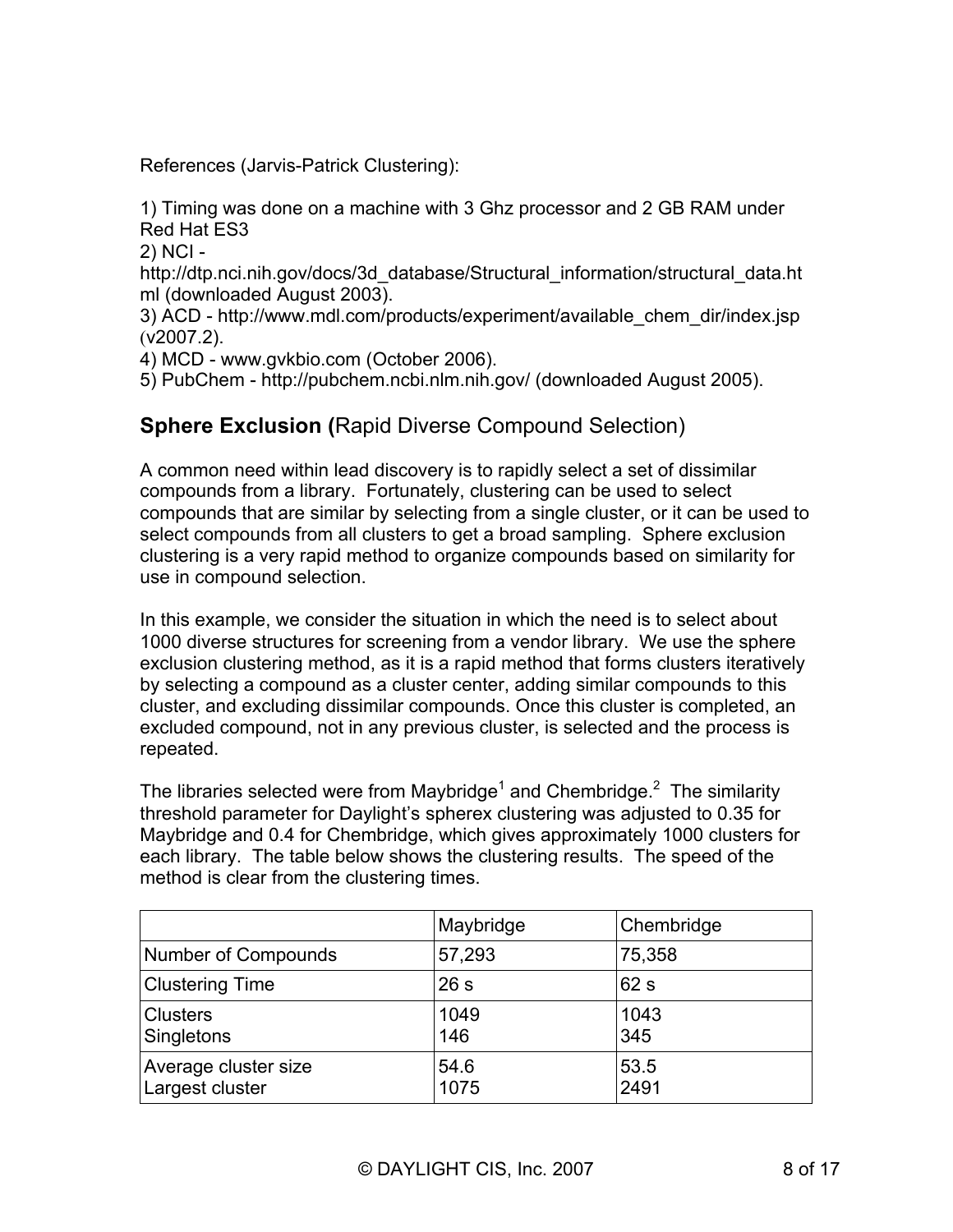References (Sphere Exclusion):

1) Maybridge -

http://www.maybridge.com/portal/alias\_Rainbow/lang\_en/tabID\_146/Desktop Default.aspx (supplied January 2002).

2) Chembridge - http://www.chembridge.com/chembridge/compound.html (supplied May 1999).

# **SDCluster** (The Value of Scaffolds)

Several use cases are presented below to show the types of analyses that are appropriate for the Daylight's sdcluster method. In general, the method is appropriate when the number of structures to be clustered is moderate (up to about 20,000 structures) and when there is a need for scaffolds for structureactivity relationship (SAR) studies, mechanism studies, identification of preferred scaffolds, screening data analysis, or patent analysis. In cases where scaffolds are desired for a large set of structures, it is possible to use a two-step process as described in the next section.

#### **Case A: Clustering for SAR or Mechanism Studies**

When performing SAR or mechanism of action studies, it is important to use clustering methods that tend to produce clusters that are pure with regard to the mode of action and possible activity. Here we analyzed several data sets using only structural information (non-supervised clustering). For each of these data sets, we eliminated duplicate structures and entries that had no associated structures. For comparison purposes, we have included two traditional methods, Jarvis-Patrick and k-modes.

We have shown with each example the single coverage parameter for sdcluster. In each case, we adjusted the parameters for Jarvis-Patrick and k-modes to give approximately the same number of clusters and coverage of compounds in clusters as scaffold-directed clustering gave. This is a tremendous hint for selecting the parameters, because otherwise there is no basis but trial and error for selecting the clustering parameters. It would be rare to know ahead of time how many clusters are optimal given the desire to have scaffolds to represent a homogeneous set. The results for these two methods are thus partially optimized with the knowledge of the approximate number of structural clusters present in the various data sets.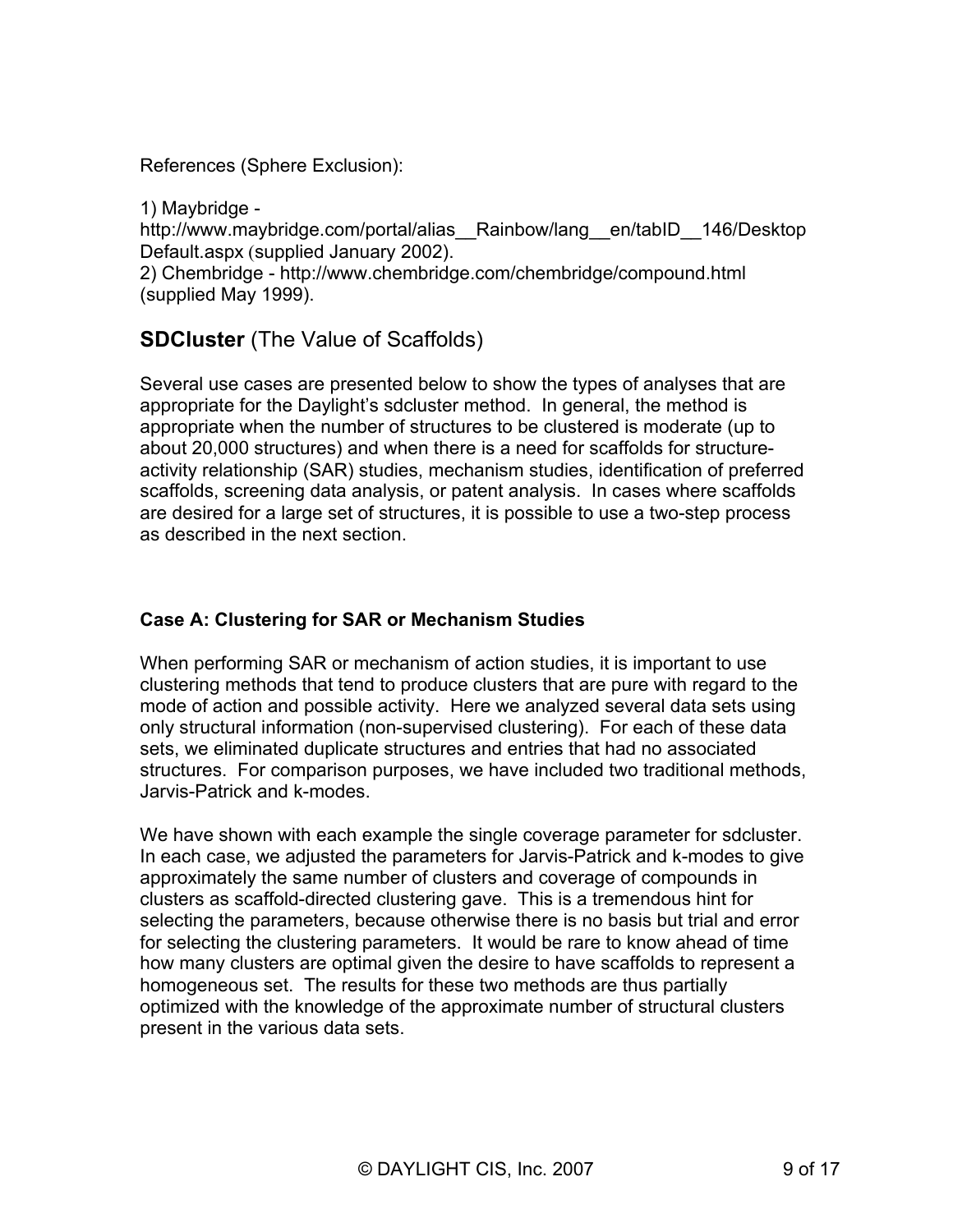Clustering Results:

NCI Anti-cancer Mechanism Data Set<sup>1</sup> 121 unique compounds in 5 mechanistic classes min\_coverage =  $0.3$  (default)

|                                                                                                                                                                        | Scaffold-<br>directed        | Jarvis-<br><b>Patrick</b>            | k-modes                              |
|------------------------------------------------------------------------------------------------------------------------------------------------------------------------|------------------------------|--------------------------------------|--------------------------------------|
| <b>Clusters</b><br>Singletons                                                                                                                                          | 30<br>28                     | 25<br>20                             | 23<br>17                             |
| Average cluster size<br>Largest cluster                                                                                                                                | 3.1<br>13                    | 4.0<br>10                            | 4.5<br>13                            |
| Common substructure:<br>Clusters with $\geq 10$ atoms in common<br>Clusters with <10 atoms in common<br>Clusters with no atoms in common                               | 23 (77%)<br>7(23%)<br>O      | 19 (76%)<br>5(20%)<br>1(4%)          | 10 (43%)<br>13 (57%)<br>0            |
| Purity:<br>Clusters with 1 mechanism of action<br>Clusters with 2 mechanisms of action<br>Clusters with 3 mechanisms of action<br>Clusters with 4 mechanisms of action | 23 (77%)<br>7(23%)<br>0<br>O | 14 (56%)<br>9(36%)<br>1(4%)<br>1(4%) | 9(39%)<br>11 (48%)<br>2(9%)<br>1(4%) |

This example shows that the clusters generated by sdcluster have a higher purity of mechanism than those generated by either JP or k-modes, even when the latter use the results of sdcluster to set parameters.

Briem Drug Mechanism Data Set<sup>2</sup>

377 unique compounds in 5 mechanistic classes min\_coverage  $= 0.4$ 

|                                                                                                      | Scaffold-<br>directed | Jarvis-<br><b>Patrick</b> | k-modes              |
|------------------------------------------------------------------------------------------------------|-----------------------|---------------------------|----------------------|
| <b>Clusters</b><br><b>Singletons</b>                                                                 | 80<br>75              | 74<br>89                  | 74<br>66             |
| Average cluster size<br>Largest cluster                                                              | 3.8<br>12             | 3.9<br>12                 | 4.2<br>25            |
| Common substructure:<br>Clusters with $\geq$ 15 atoms in common<br>Clusters with <15 atoms in common | 70 (88%)<br>10(22%)   | 67 (91%)<br>7(9%)         | 64 (86%)<br>10(14%)  |
| Purity:<br>Clusters with 1 mechanism of action<br>Clusters with 2 mechanisms of action               | 71 (89%)<br>$9(11\%)$ | 66 (89%)<br>$8(11\%)$     | 51 (69%)<br>23 (31%) |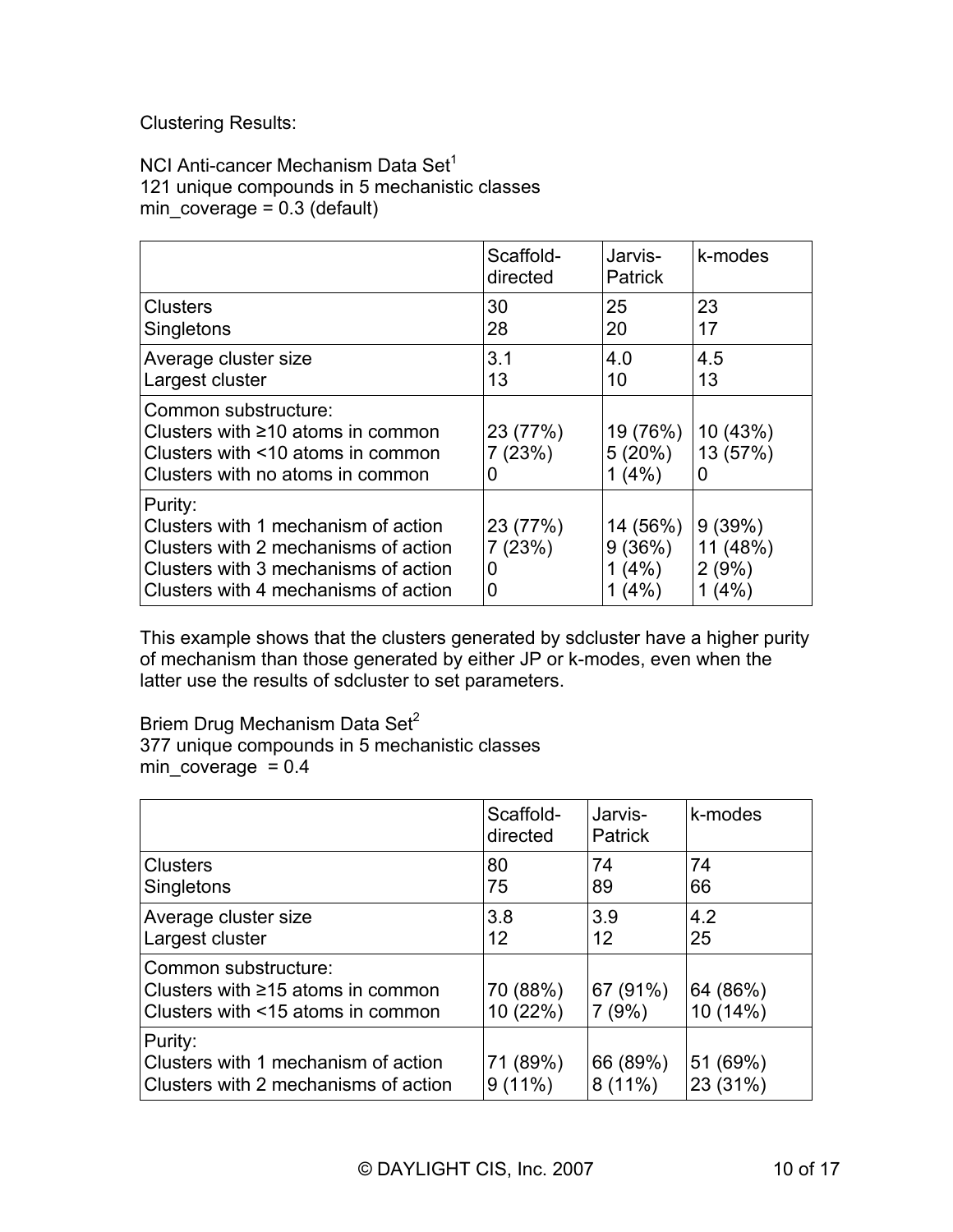This example shows that it may be possible to achieve the purity of mechanism shown by sdcluster, at least with JP, if the knowledge gained from sdcluster is used to select the parameters for the other clustering methods. The significant point is that sdcluster uses a single intuitive parameter, the coverage of the scaffold as represented as a SMARTS, to generate its clusters. For any particular data set, you do not need to know how many clusters there are ahead of time; you only need to know the relationship between the scaffold and the cluster members that you wish to achieve.

#### $Quinolones<sup>3</sup>$

158 unique compounds with MIC values; 83 actives; 75 inactive structures; active means MIC<32uM

min coverage  $= 0.4$ 

|                                                                                                                                                                              | Scaffold-<br>directed                          | Jarvis-<br>Patrick                            | k-modes                                         |
|------------------------------------------------------------------------------------------------------------------------------------------------------------------------------|------------------------------------------------|-----------------------------------------------|-------------------------------------------------|
| Clusters<br>Singletons                                                                                                                                                       | 16<br>4                                        | 16<br>20                                      | 14<br>6                                         |
| Average cluster size<br>Largest cluster                                                                                                                                      | 9.6<br>50                                      | 8.6<br>26                                     | 10.9<br>43                                      |
| Common substructure:<br>Clusters with $\geq$ 20 atoms in<br>common<br>Clusters with <20 atoms in<br>common                                                                   | 14 (88%)<br>2(12%)                             | 12(60%)<br>$4(40\%)$                          | 8(57%)<br>6(43%)                                |
| Purity:<br>Clusters with 100% actives<br>Clusters with 67% to 99% actives<br>Clusters with 34% to 66% actives<br>Clusters with 1% to 33% actives<br>Clusters with 0% actives | 2(13%)<br>2(13%)<br>4(25%)<br>2(13%)<br>6(38%) | 1(6%)<br>4(25%)<br>4(25%)<br>2(13%)<br>5(31%) | 1(7%)<br>1(7%)<br>4 (29%)<br>1(7%)<br>$7(50\%)$ |

In this example, we tried to push the performance of unsupervised clustering to see if it would be possible to generate clusters that were pure with respect to activity. The quinolone compounds in this data set are closely related. Still, 51% of the quinolone class compounds were found in clusters that were purely active or inactive compounds using sdcluster with the coverage parameter increased from the default. By comparison, only 37% of the JP clusters were pure, and again, this result is based on knowing the results of sdcluster. For unexplained reasons, use of k-modes on this data set (with parameters set based on sdcluster results) gave a very high proportion of clusters that were inactive.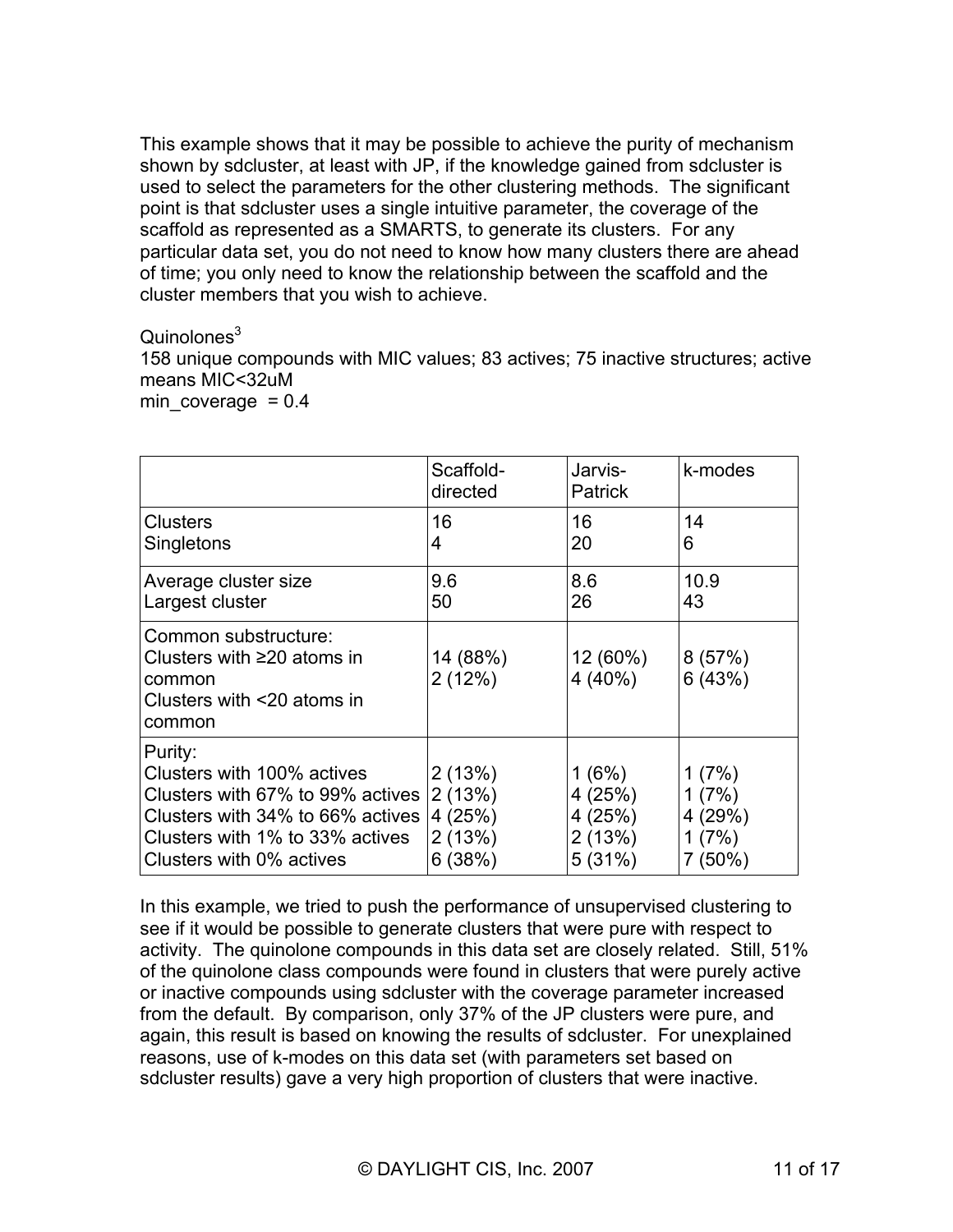#### **Case B: Preferred Scaffolds**

The sdcluster method can be used to identify preferred scaffolds. For this example, we selected a chemical library that was assembled to provide compounds for screening that would be likely to be, or that have been shown to be, active against a specific protein target, oxidosqualene-lanosterol-cyclase.<sup>4</sup> This library is a product of Otava (Kyiv, Ukraine). We selected a second set composed of all of the analgesics in the WDI database.<sup>5</sup> The scaffolds generated by sdcluster methodology represent, in an abstract way, the general families of compounds known to be active (or likely to be active) against this family of enzymes. The scaffolds as SMARTS queries can be applied against another library, corporate or vendor, to identify compounds that may also be active.

Clustering Results:

Using the default minimum scaffold coverage, sdcluster produced the following results.

|                      | Analgesics | <b>Inhibitors</b> |
|----------------------|------------|-------------------|
| Number of Compounds  | 1823       | 1277              |
| <b>Clusters</b>      | 185        | 51                |
| Singletons           | 88         | ာ                 |
| Average cluster size | 9.4        | 25.0              |
| Largest cluster      | 127        | 272               |

The data reduction from compounds to scaffolds varied from 10:1 to 25:1. The amount of data reduction is a feature of the compound sets and could not be easily predicted or estimated ahead of time. This shows the difficulty encountered when using traditional clustering methods where parameters are selected based on the number of clusters or the number of singletons.

Examples of the scaffolds highlighted on the smallest molecule of a cluster are shown below.

#### **Analgesics:**

cluster with smallest scaffold 6 members minimum coverage 0.3125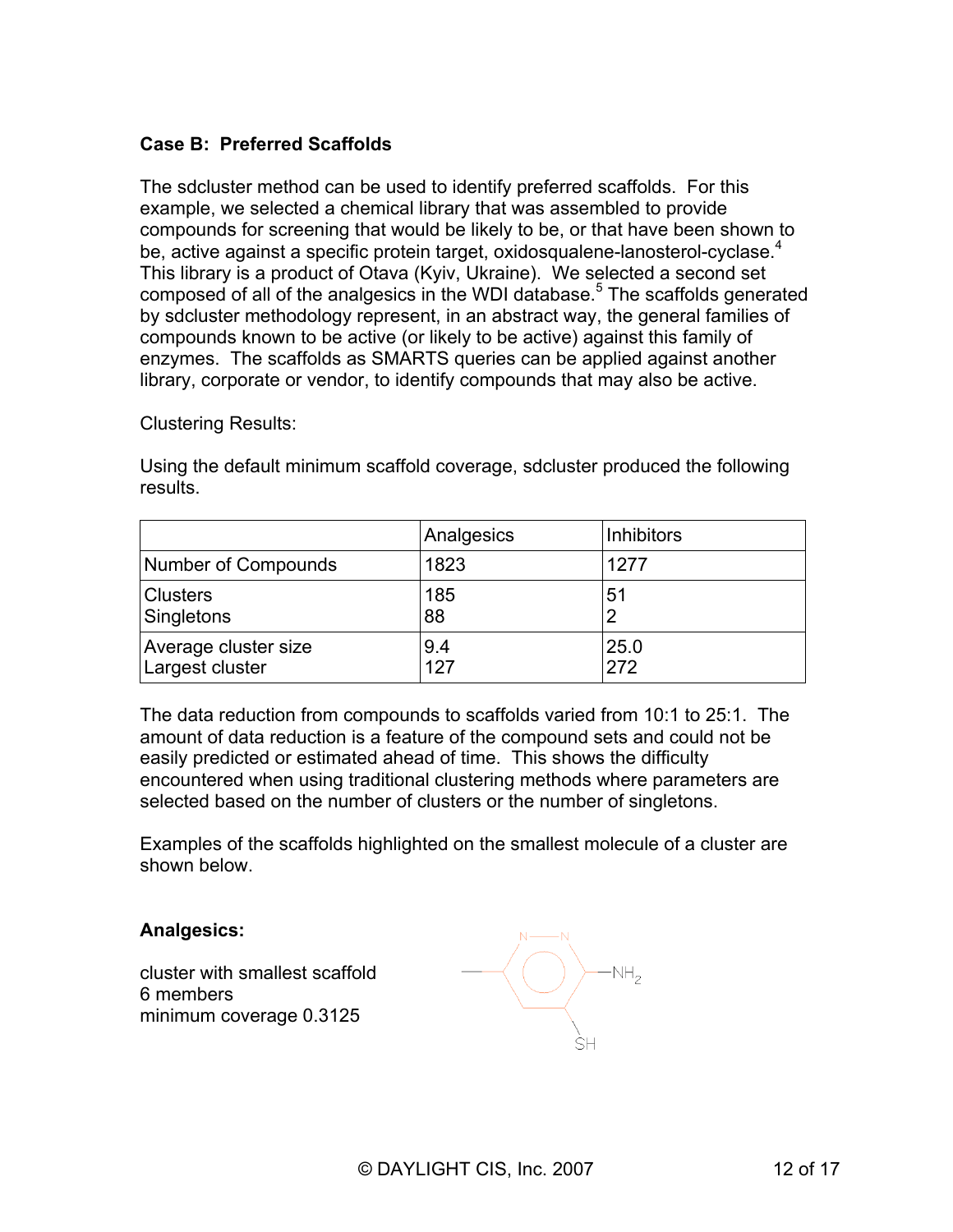

cluster with largest scaffold 5 members minimum coverage 0.7581



cluster with most compounds 127 members minimum coverage 0.3061

#### **Inhibitors:**

cluster with smallest scaffold 5 members minimum coverage 0.9259



cluster with largest scaffold 5 members minimum coverage 0.7581

cluster with most compounds 272 members minimum coverage 0.3636

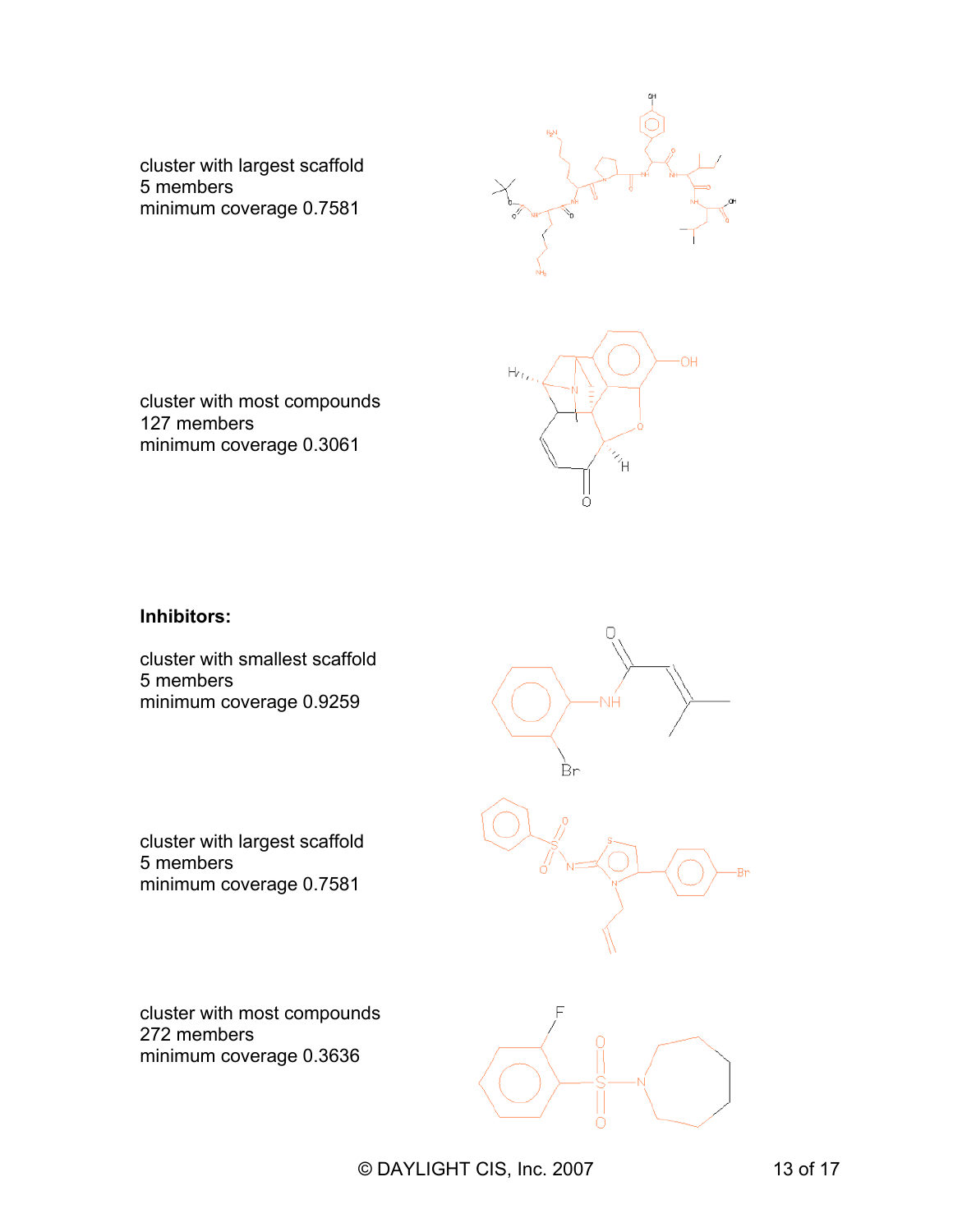#### **Case C: Patent Analysis**

Chemical patents often contain claims of varying levels of generality along with claims for specific chemical structures. The sdcluster method can be used in two ways: to help generate Markush claims from a set of structures, and to analyze Markush claims in a patent. As an example of the latter, we selected a patent whose specific claims were curated by GVKBio. $^6$  The structures from these specific claims were clustered to provide the scaffold shown below.





Scaffold from the only cluster Markush Claim 1

This scaffold can then be compared to the Markush claims of the patent to determine if the general claims are well supported by the actual compounds that were reduced to practice. In this case, it appears that there was poor representation of some parts of Markush claim 1. For example, A and B in the Markush claim were only O and N, respectively, in the actual compounds. Also, G of the Markush claim always contains a methylene group adjacent to the ring.

This type of analysis can be used to construct patents that are more defensible or to challenge patents whose claims are less well supported.

References (SDCluster):

1) Weinstein J. N., et al., *Science* **1992**, *258*, 447; van Osdol W. W., et al., *J. Nat. Cancer Inst.***1994**, *86*: 1853;

http://dtp.nci.nih.gov/docs/cancer/searches/standard\_mechanism.html (downloaded August 2003); mechanism classification taken from the publication as presented on the NCI website; combined DNA antimetabolite and RNA/DNA antimetabolite mechanism classes.

2) Briem H. and Lessel U. F., *Perspect Drug Discov Design* **2000**, *20*, 231; structures taken from publication.

3) Gozalbes R., et al. Prediction of Quinolone Activity Against Mycobacterium avium: Molecular Topology and Virtual Computational Screening. *Antimicrobial Agents and Chemotherapy*, **2000**, *44*, 2771; structures and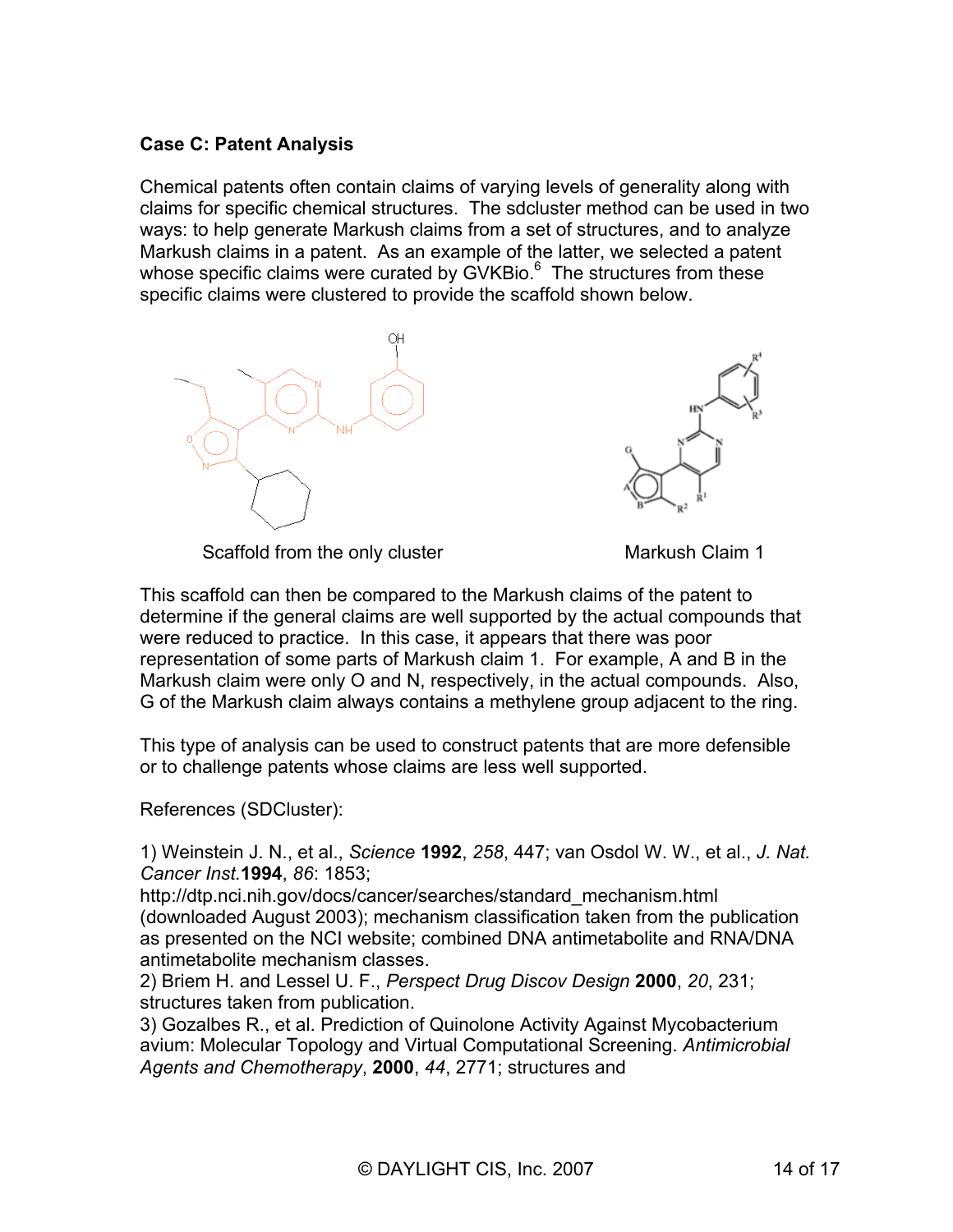classification taken from publication; Compounds with MIC  $(\mu g/mL)$  < 32 were considered active; Compounds with MIC ( $\mu$ g/mL)  $\geq$  32 were considered inactive. 4) http://otavachemicals.com; supplied March 2007; Only used those structures from oxidosqualene-lanosterol-cyclase4 set.

5) World Drug Index, Thompson Scientific;

http://scientific.thomson.com/products/wdi/ (v2007.2);

Only used those structures with activity listed as ANALGESIC.

6) US Patent 6689778 B2, 2004, Inhibitors of SRC and LCK Protein Kinases, Bemis et al. Assignee: Vertex Pharmaceuticals Inc; curation by GVK Biosciences, Hyderbad, India as a part of the Protein Kinase database; supplied August 2006.

# **Two-Step Clustering** (Scaffolds from large datasets)

#### **Sequential Clustering: k-modes** → **sdcluster**

When it is desirable to generate clusters with scaffolds for larger data sets, a twostep process can be used. The first step is preferably a rapid method that is used to crudely partition the data set. In this example, we used k-modes so that we could easily estimate the average size of the clusters after the first step. The second step clusters each partition from the first step and generates scaffolds for each cluster. This process could be used for large volumes of high-throughput screening (HTS) data where the clusters and scaffolds could be used to generate structure-activity relationships (SAR) or rules. The data sets below are of similar size to hit lists.

We have chosen five data sets of increasing size to demonstrate this approach. The first three sets approximate the size and nature of screening data sets. Each set was converted from SD or RDfile format to canonical SMILES using Daylight's Convert Package and only unique structures were used. The latter two sets were selected to show the feasibility of clustering large data sets. We chose the number of partitions in the first step with the goal of having about 1000 compounds per partition. Although the average cluster size was near the desired value, the largest clusters were from 2 to 20 times larger. The results of each step are shown in the table below.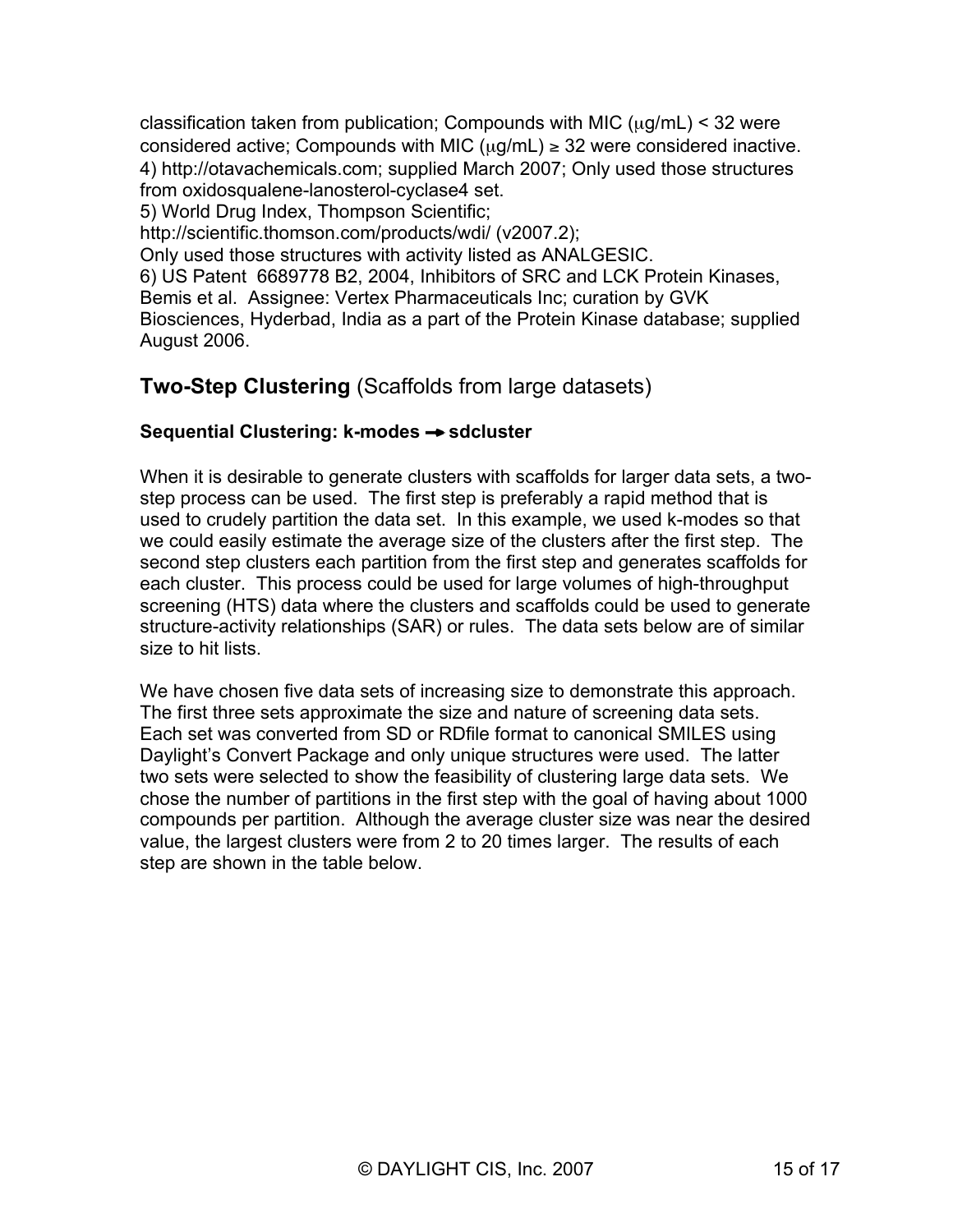|                                                                                                                                                                   | Nat NCI <sup>2</sup>                            | HIV <sup>3</sup>                        | WDI <sup>4</sup>                               | ACD <sup>5</sup>                           | MCD <sup>6</sup>                            |
|-------------------------------------------------------------------------------------------------------------------------------------------------------------------|-------------------------------------------------|-----------------------------------------|------------------------------------------------|--------------------------------------------|---------------------------------------------|
| Unique compounds                                                                                                                                                  | 34,943                                          | 42,001                                  | 73,578                                         |                                            | 556,222 581,805                             |
| k-modes:<br>$T$ iming <sup>1</sup><br><b>Clusters</b><br>Singletons<br>Average cluster size<br>Largest cluster                                                    | $0.3 \text{ min}$<br>35<br>0<br>998.4<br>2,494  | $0.67$ min<br>45<br>0<br>933.4<br>5,384 | $1.9 \text{ min}$<br>75<br>0<br>981.0<br>6,258 | 30 min<br>522<br>0<br>1,054.1<br>12,545    | 69 min<br>574<br>1<br>1,015.4<br>20,019     |
| Scaffold-directed clustering:<br>(min path = $0$ , default)<br>$T$ iming <sup>1</sup><br><b>Clusters</b><br>Singletons<br>Average cluster size<br>Largest cluster | 0.2 <sub>h</sub><br>1756<br>549<br>19.5<br>563  | 0.9h<br>3921<br>1868<br>8.7<br>334      | 6.8h<br>5,702<br>6,891<br>13.6<br>474          | 22.2h<br>12,451<br>12,639<br>33.8<br>3,456 | 41.5 h<br>20,572<br>25,711<br>27.4<br>1,691 |
| Scaffold-directed clustering<br>(min path = 4):<br>Timing<br><b>Clusters</b><br>Singletons<br>Average cluster size<br>Largest cluster                             | 0.2 <sub>h</sub><br>3,456<br>914<br>19.0<br>563 | 0.4h<br>7,848<br>3,821<br>8.7<br>334    | 3.6h<br>5,675<br>7,744<br>13.1<br>474          | 20.6h<br>12,266<br>18,297<br>31.5<br>3,456 | 38.7h<br>20,624<br>26,498<br>27.2<br>1,691  |

Note that the k-modes clustering shows the same qualitative results as did the Jarvis-Patrick method with regard to database diversity. MCD, the least diverse set, has the largest maximum cluster size.

It is difficult to predict the time required for scaffold-directed clustering since there is a strong dependence on structure and hence scaffold complexity. Clustering times can be shortened by eliminating the smaller scaffold fragments through the use of a minimum path length parameter.

It is possible that the same scaffolds might be learned from different clusters. It is also possible that a single compound might be represented by more than one scaffold. As a final step, duplicate scaffolds can be removed and all of the compounds can be matched against each scaffold using the coverage criteria. This will provide the most complete way to combine the clusters into sets having unique scaffolds. As a further step, the singletons can be combined and reclustered using sdcluster to ensure that no scaffolds were missed by having